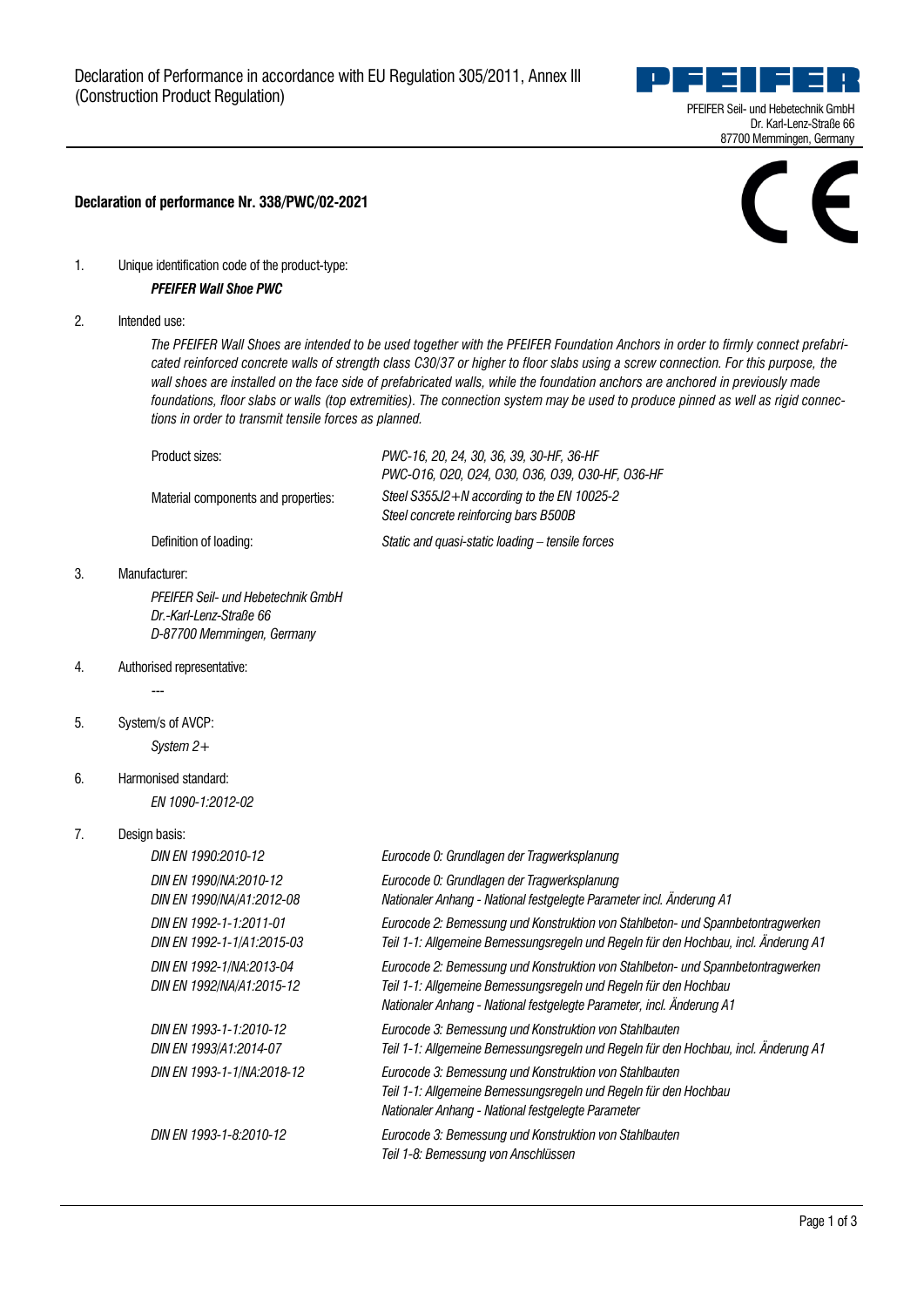

|                                   |  | DIN EN 1993-1-8/NA:2010-12                          | Eurocode 3: Bemessung und Konstruktion von Stahlbauten<br>Teil 1-8: Bemessung von Anschlüssen<br>Nationaler Anhang - National festgelegte Parameter<br>Eurocode 3: Bemessung und Konstruktion von Stahlbauten<br>Teil 1-10: Stahlsortenauswahl im Hinblick auf Bruchzähigkeit und Eigenschaften in<br><b>Dickenrichtung</b><br>Schweißen -Schweißen von Betonstahl -Teil 1: Tragende Schweißverbindungen<br>(ISO 17660-1:2006) |              |  |
|-----------------------------------|--|-----------------------------------------------------|--------------------------------------------------------------------------------------------------------------------------------------------------------------------------------------------------------------------------------------------------------------------------------------------------------------------------------------------------------------------------------------------------------------------------------|--------------|--|
|                                   |  | DIN EN 1993-1-10                                    |                                                                                                                                                                                                                                                                                                                                                                                                                                |              |  |
|                                   |  | DIN EN ISO 17660-1: 2006-12                         |                                                                                                                                                                                                                                                                                                                                                                                                                                |              |  |
| 8.                                |  | Declared performances:                              |                                                                                                                                                                                                                                                                                                                                                                                                                                |              |  |
|                                   |  | Essential characteristic                            | Performance of the product                                                                                                                                                                                                                                                                                                                                                                                                     |              |  |
|                                   |  | Design resistances under tension load for           | PWC-16 / PWC-016                                                                                                                                                                                                                                                                                                                                                                                                               | $\pm 68$ kN  |  |
|                                   |  | static and quasi-static loading                     | PWC-20 / PWC-020                                                                                                                                                                                                                                                                                                                                                                                                               | $\pm 97$ kN  |  |
|                                   |  |                                                     | PWC-24 / PWC-024                                                                                                                                                                                                                                                                                                                                                                                                               | $±139$ kN    |  |
|                                   |  | PWC-30 / PWC-030                                    | $+220$ kN                                                                                                                                                                                                                                                                                                                                                                                                                      |              |  |
|                                   |  |                                                     | PWC-36 / PWC-036                                                                                                                                                                                                                                                                                                                                                                                                               | ±320 kN      |  |
|                                   |  |                                                     | PWC-39 / PWC-039                                                                                                                                                                                                                                                                                                                                                                                                               | $\pm$ 384 kN |  |
|                                   |  |                                                     | PWC-30-HF / PWC-030-HF                                                                                                                                                                                                                                                                                                                                                                                                         | $\pm 299$ kN |  |
|                                   |  |                                                     | PWC-36-HF / PWC-036-HF                                                                                                                                                                                                                                                                                                                                                                                                         | $+436$ kN    |  |
|                                   |  | Geometrical tolerances                              | EN 1090-2 (general)<br>ISO 2768 (general)<br>EN ISO 13920<br>EN 10029                                                                                                                                                                                                                                                                                                                                                          |              |  |
|                                   |  | Weldability                                         | Steel S355J2+N according to the EN 10025-2<br>Reinforcing steel bars B500B                                                                                                                                                                                                                                                                                                                                                     |              |  |
|                                   |  | Fracture toughness /<br>Brittle fracture resistance | Steel S355J2+N: 27 Joule at-20°C<br>Reinforcing steel bars B500B<br>EXC 2 according to the EN 1090-2<br>No performance determined                                                                                                                                                                                                                                                                                              |              |  |
|                                   |  | <b>Execution class</b>                              |                                                                                                                                                                                                                                                                                                                                                                                                                                |              |  |
|                                   |  | Fatigue strength                                    |                                                                                                                                                                                                                                                                                                                                                                                                                                |              |  |
| Fire resistance<br>Fire behaviour |  | Deformation in the serviceability limit state       | No performance determined                                                                                                                                                                                                                                                                                                                                                                                                      |              |  |
|                                   |  |                                                     | No performance determined                                                                                                                                                                                                                                                                                                                                                                                                      |              |  |
|                                   |  |                                                     | Steel component, material classified in class A1                                                                                                                                                                                                                                                                                                                                                                               |              |  |
|                                   |  | Release of cadmium and its compounds                | No performance determined                                                                                                                                                                                                                                                                                                                                                                                                      |              |  |
|                                   |  | Release of radioactive radiation                    | No performance determined<br>No performance determined                                                                                                                                                                                                                                                                                                                                                                         |              |  |
|                                   |  | Durability                                          |                                                                                                                                                                                                                                                                                                                                                                                                                                |              |  |
|                                   |  | Manufacturing                                       | According to the drawings N°. 0137323, 0137432                                                                                                                                                                                                                                                                                                                                                                                 |              |  |

9. Certificate of conformity of the factory production control according to the DIN EN 1090:

| Name and address of the notified body:      | <b>DVS 7FRT GmbH</b><br>Aachener Straße 172<br>D-40223 Düsseldorf |
|---------------------------------------------|-------------------------------------------------------------------|
| Identification number of the notified body: | 2451                                                              |
| Number of the certificate:                  | 2451-CPR-FN1090-2015.0045.003                                     |

10. Appropriate Technical Documentation and/or Specific Technical Documentation:

*https://www.pfeifer.info*